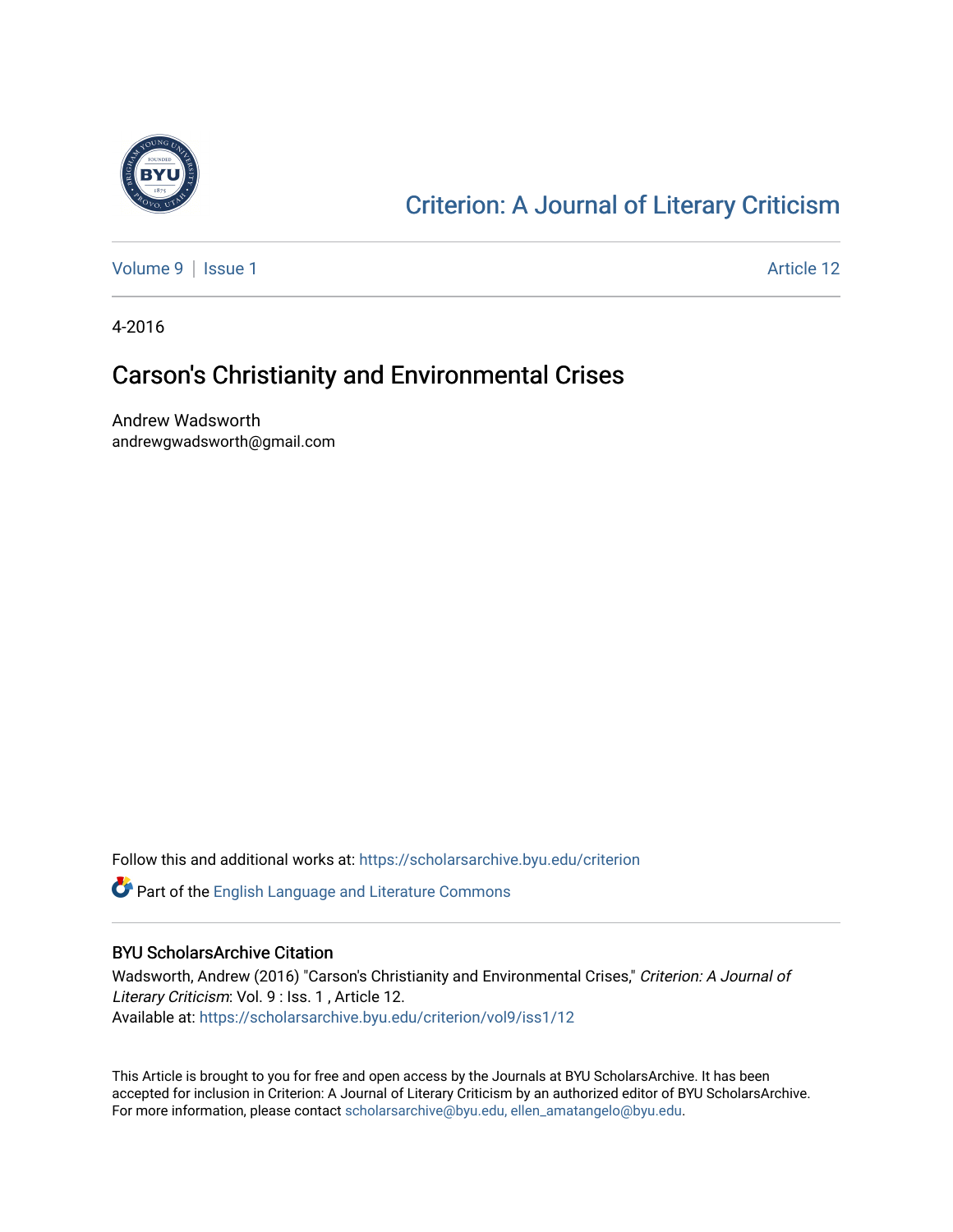## *Carson's Christianity and Environmental Crises*

*Andrew Wadsworth*

In her book, *Silent Spring*, Rachel Carson mas terfully address the urgent matter of "man's assaults upon the environment" through the "contamination of air, earth, rivers, and sea with dangerous and even lethal materials" (20). Today, climate change and pollution are generally seen as political issues. And although Carson does mention the government's neglect to properly monitor and regulate pollutants and poisons, she attempts to paint environmental crises as more than just politics. Carson reminds readers that "man, however much he may like to pretend the contrary, is part of nature" (231). Environmental crises transcend any single political party's ideology. They are human crises. The apocalyptic consequences of pollution and environmental neglect reach far beyond the scope of political debate. If man destroys nature, he destroys himself. And while Carson's ecology may appear entirely secular, much of her writing resonates with Christian beliefs regarding the sacred nature of life, man's stewardship over the earth, and man's relationship with his fellowman.

However, despite Carson's attempts to depoliticize environmental issues, crises such as climate change continue to be politically divisive today. Democrats contest that they are "committed to curbing the effects of climate change, protecting America's natural resources, and ensuring the quality of our air,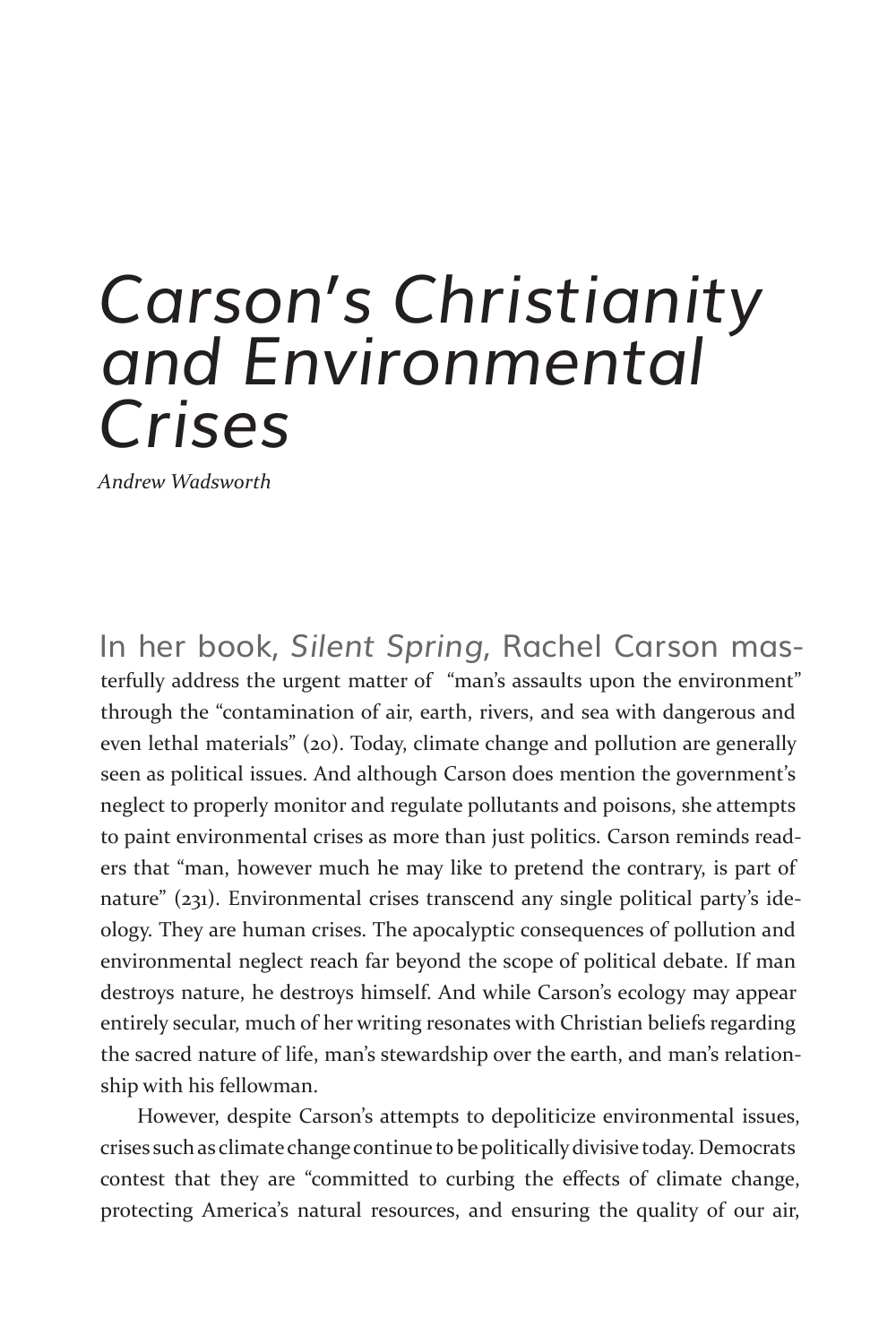water, and land for future generations," saying that "republicans, for the most part, don't believe climate change is man-made, or even exists" (Democratic). Although Carson attempts to depoliticize the issue, her idea of nature appears to be restricted to a solely secular view. That is to say, Carson primarily sees nature through a scientific lens of cause and effect. She does not directly link her claims with Christian beliefs. But why does linking environmentalism to Christianity matter? It matters because "the United States remains home to more Christians than any other country in the world" with "roughly seven-inten" Americans identifying "with some branch of the Christian faith" (Ritchey). But the Christian community is more than simply a community of faith; it is also a politically conservative community. In fact, "59 percent of self-identified conservative Republicans" said they "don't believe that climate change is happening," and "70 percent" said "they don't believe humans are responsible for it"—verifying what democrats have claimed (Sola). As a result of secularizing nature, the environmental movement remains victim to political debate, and conservative Christians fail to see their duty in relation to the earth.

Many critics have analyzed Carson's work, recognizing that "not only does *Silent Spring* [mark] the moment of emergence of the modern environmental movement," but it also established a "new form of environmental writing" (Lockwood 124). However, while Carson succeeded in making ecology, "which was an unfamiliar word" in her day, "one of the greatest causes of our time," critics have not addressed the circumstances which brought about Carson's failed attempt to depoliticize environmental issues (Waddell 17). They have not addressed the factors that have caused her work and environmentalism as a whole to appear secular. In other words, critics have completely disregarded any notions that resonate with Christianity that Carson's work may have.

The true secularization of the environmental movement was born from the religious and societal upheaval of the '60s, which has cast a bleak shadow over environmentalism in the eyes of conservative Christians and which persists to this day. Once individuals begin to see nature as a gift to all mankind, rather than a resource to be mined and subdued, people will begin to see the abuse of nature as a threat not only to themselves, but also their fellowman. Once man begins to view the environment through a Christian lens, he will begin to see himself not as a dominating force over nature, but as a steward entrusted with its care. He will not see climate change as a political issue, but as a human issue, repenting of the harm he has caused the earth.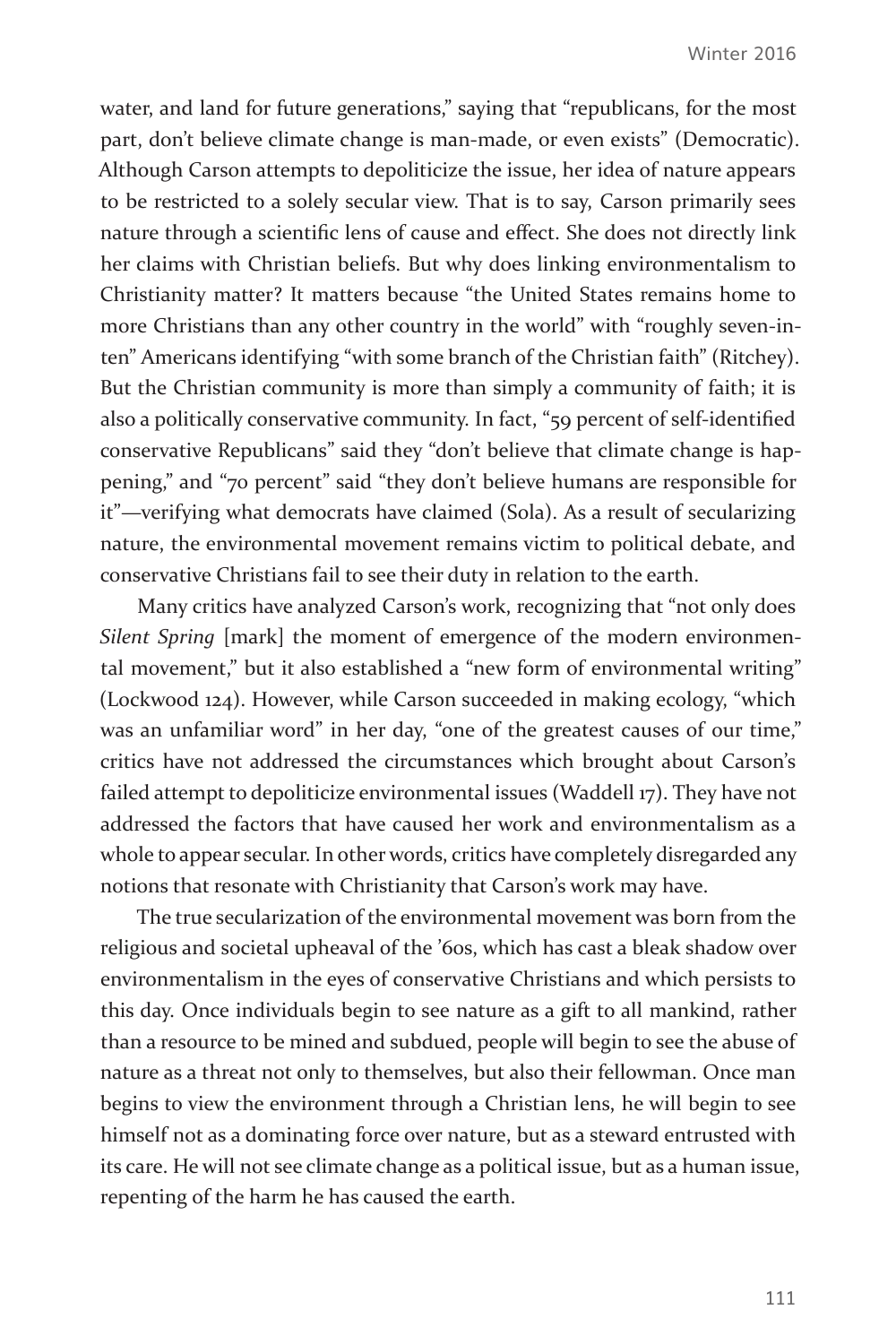#### Criterion

The secularization of ecology is not a consequence of Carson's *Silent Spring*: rather, the secular perception of ecology is a product of the age in which it matured and garnered wide-spread awareness—the 1960s. Carson's work was the springboard from which environmentalism sprang into mainstream consciousness. Her portrayal of man's effect on the earth entered the public's subconscious, where it resonated with another major group of '60s—the hippies. Timothy Leary, an unofficial leader of the hippie movement, famously stated, "Hippies started the ecology movement" (*Timothy*). This notion still persists today. Although *Silent Spring* is widely credited in academic spheres with spurring the ecological revolution, the image of environmentalism is still closely tied to hippie origins in much of the public's view. It is easy to see why her ideas resonated with hippies when Carson writes that "there are ways to . . . preserve the forests and to save the fishes, too" (Carson 177). Although this is a simplistic reading, these are the sorts of preservations for which hippies passionately fought. And at the time, conservation of forest and oceans were new ideas not yet clichéd by sitcoms and movies. Frustrated with the lack of government initiative towards cleaning up the environment, hippies organized protests against corporate polluters. Hippies "were the first to promote biodegradable products and the use of natural ingredients in everything from fabrics to shampoo . . . [They] boycotted companies: [sic] whose products polluted the environment, used animals for testing, were prowar [sic] or very reactionary; [sic] or manufactured dangerous chemicals or weapons" (Stone). When the National Environmental Policy Act was enacted in 1970, the first Earth Day was declared. This landmark event, involving twenty million people, raised awareness about how humans were treating the planet and ways to mitigate the impending dangers to the environment. This aligned hippies with the environmental movement and ecology. As a result, the environmental conversation Carson began was both augmented and overshadowed by the noise of the hippie movement.

Because Carson's ecology was inadvertently absorbed by the counterculture hippie movement and its promotion of drugs and promiscuity (in addition to conservation of the environment), a division between Christianity and environmentalism formed. Hippies took an overall more radical approach than Carson. They, like Carson, believed in an "intricate web of life whose interwoven strands lead from microbes to man"; however, in order to truly be connected to that "web of life," hippies promoted especially unchristian lifestyles (Carson 98). Timothy Leary, a well-known and highly controversial psychologist-turned-hippie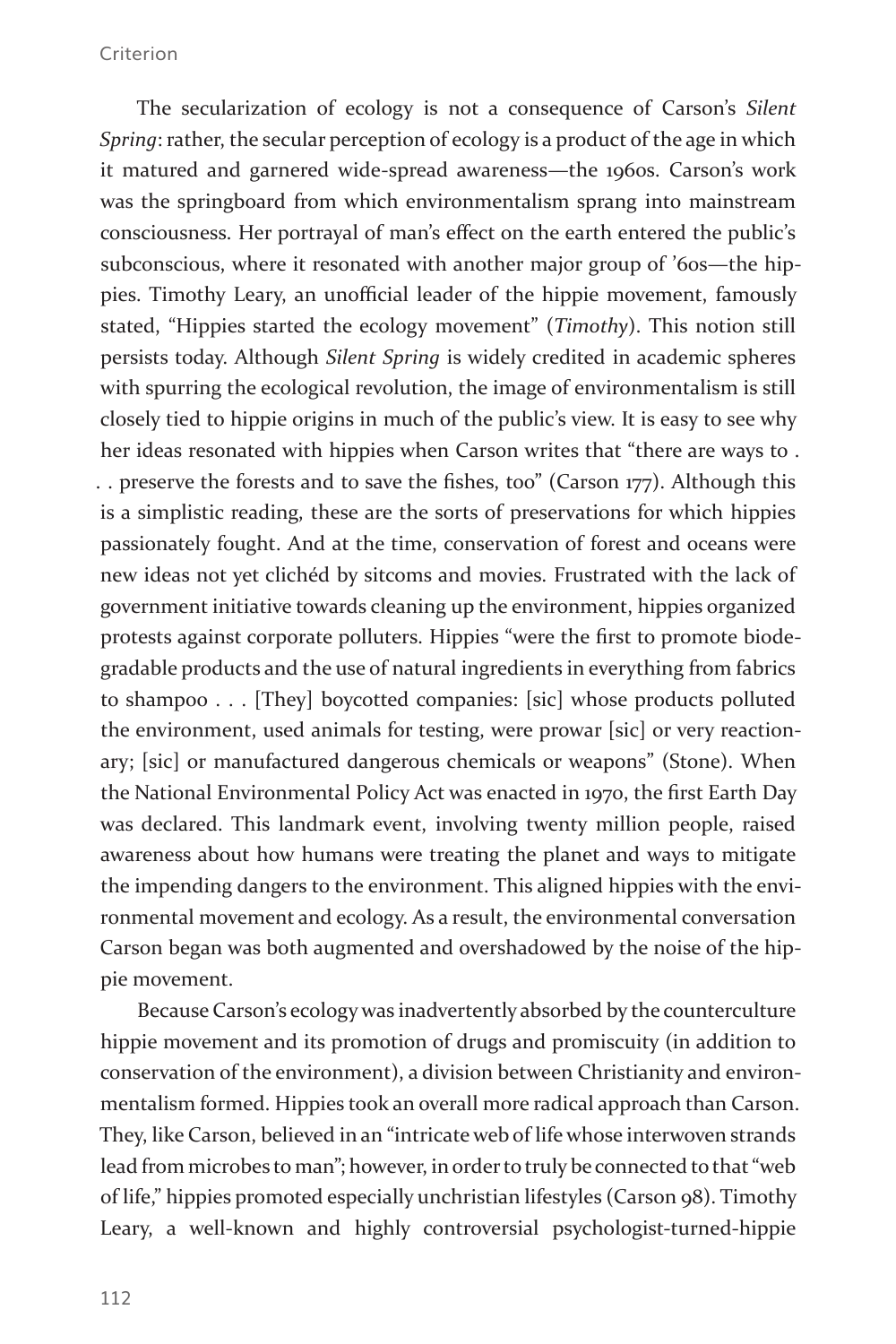leader at the time, was once labeled "the most dangerous man in America" for fiercely advocating psychedelic drugs in the '60s (Mansnerus). He was the ultimate challenger of authority: terminated from his professorship at Harvard for controversial drug experiments, arrested so often he saw the inside of twentynine different prisons world-wide, stood as an ally of the remnants of the Black Panther Party exiled in Algeria. He and the thousands upon thousands of hippies who worshipped him championed drug culture and the sexual revolution. Whereas Christianity teaches self-control, chastity, and adherence to God's commandments, hippie's had a different slogan: "If it feels good, do it!" (Stone). This meant loving "whomever you pleased, whenever you pleased, however you pleased" (Stone). In turn, this free love philosophy "encouraged spontaneous sexual activity and experimentation,"—including group sex, public sex, and homosexuality—all "under the influence of drugs" (Stone). It was hard to conceive a system of beliefs that more directly opposed the teachings of traditional Christianity. Because hippies promoted environmental reform in addition to recreational drug use and sexual promiscuity, their radical voices polluted the sphere in which Carson's ecology operated. Her voice became guilty by association in the eyes of conservative Christians, and environmentalism became outlandish in the eyes of conservatives.

Carson further secularizes nature by drawing on the rhetoric of World War II and the Cold War era in an attempt to unite individuals and convey the immediacy of the biocides' dangers. Carson repeatedly refers to insecticides as "artillery" or "weapons" and their usage as a display of "brute force," an "assault," even a "holocaust" (303, 330, 26, 310). Spawned from the post–World War, Cold War era in which she lived, Carson's word choice succeeds in giving gravity to her argument. The image of the holocaust, the mass genocide horror that nearly annihilated an entire race of human beings, is especially powerful in portraying the seriousness of biocide's effect on living organisms. It suggests we are unwittingly committing genocide not only against ourselves, but also against nature itself. Additionally, Carson "deliberately employ[s] the rhetoric of the Cold War . . . to persuade her readers" that the effects of the biocide crisis on the environment are "analogous to the threat of radioactive fallout" (Lear 428). Such imagery reminds readers that "we are dealing with life," not only plant and animal life, but human life as well. (Carson 354). By pairing the imagery of World War II, the holocaust, and nuclear fallout with the biocides, Carson raises awareness to the battle taking place directly on American soil—a battle of which the general public at the time was not even conscious.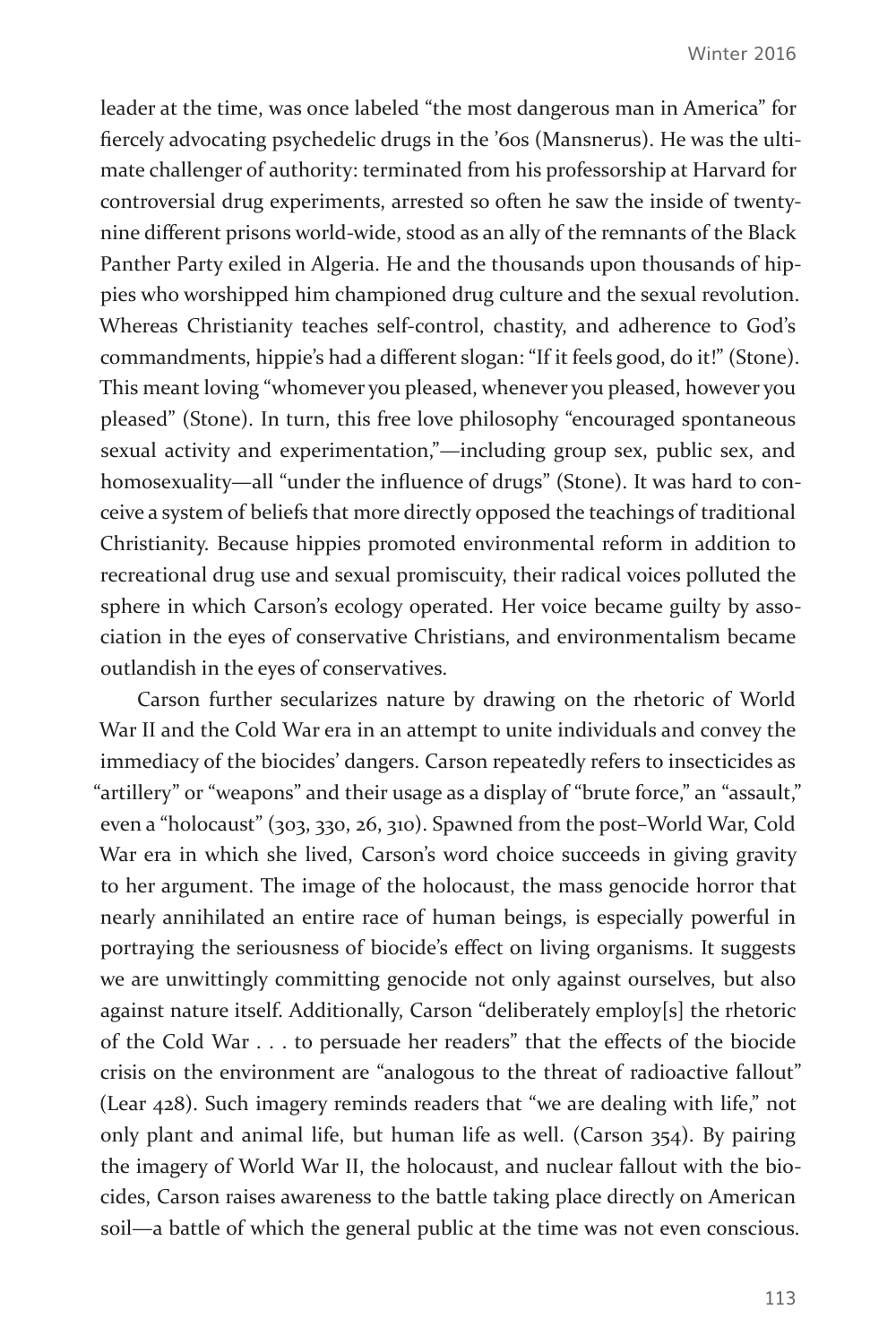#### Criterion

The battle was escalating and claiming many American lives. By drawing on the rhetoric of World War II and the Cold War, Carson imbues readers with a sense of patriotic duty, the responsibility to defend life and freedom. Her use of war rhetoric serves not only to resonate with the conservatives who made up much of the rural areas affected by biocides, but also liberals and everyone inbetween on the political spectrum. However, while war can unite citizens to set aside political differences and support the cause of defending life and liberty, it is also extremely divisive. Shortly after *Silent Spring* was published, the United States saw an anti-war movement never before seen. The nation nearly tore itself apart and the intended unification of Carson's war rhetoric was lost in the commotion.

The Vietnam war delivered the final blow to Carson's attempt to depoliticize ecology and unite Americans in the cause to fight for the environment; the war pitted liberal and conservative ideologies against each other in a vehement tone, which still persists today. Believing the economic cost too high, many Americans—conservative and liberal, Christian and non-Christian—pragmatically opposed amplifying the United State's role in Vietnam. However, as the war persisted, with no end in sight and countless American boys being sent home in body bags, still more "admitted that involvement was a mistake, but military defeat was unthinkable" (UShistory). Simultaneously, "most disapproved of the counterculture that had arisen alongside the antiwar movement": the "clean cut, well-dressed" individuals "who had tied their hopes to McCarthy" and his promise of ending the war were "subordinated" by hippies as leaders of the antiwar movement (Barringer 3). Part of the decree under which the hippies protested was that "American planes wrought environmental damage by dropping their defoliating chemicals" (UShistory). Soon, the once peaceful protests turned violent. No one likes war. As a consequence, conservative Christians further distanced and distinguished themselves from any ideology claimed by the hippies. Christians tended to see the struggle as regrettably necessary in order preserve freedom. Those Christians who did openly oppose the war took an approach similar to Gandhi, organizing a nationwide "fast for peace" (History). But Carson's ecology and the environmental movement to which it gave birth had already fallen victim to the labeling of *liberal ideology*, being largely rejected by Christian Conservatives. The Vietnam War polarized liberals and democrats like never before, and "man's assault upon the environment" with "lethal materials" continued to take on new shapes while politicians bickered for votes, refusing to consider the opposing party's views and efforts.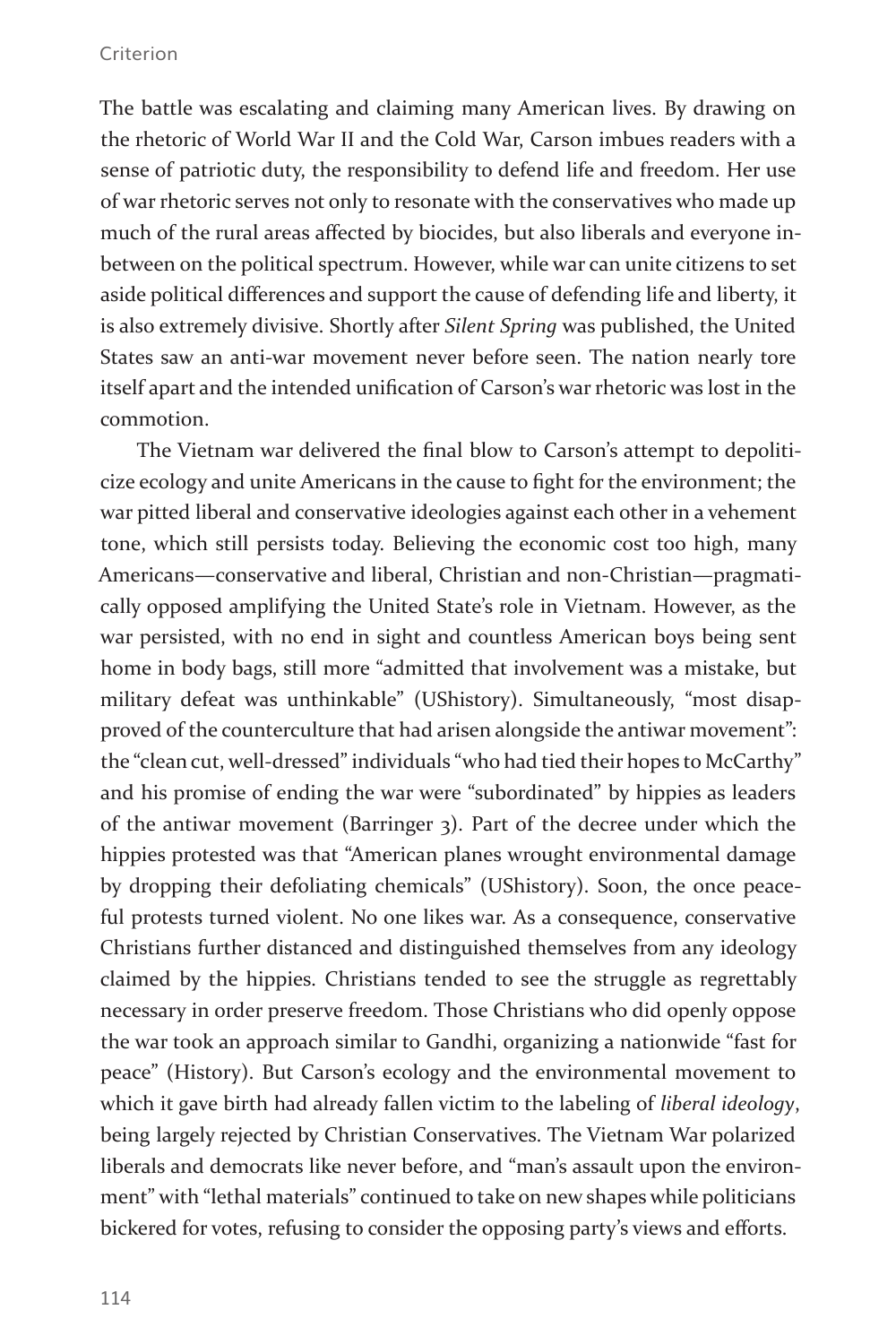Despite the many historical factors that have caused environmentalism to remain a hotly contested political issue, much of what Carson writes resonates deeply with Christian doctrine concerning the sanctity of life and our responsibility to our fellowman. Carson writes that "life is a miracle beyond our comprehension, and we should reverence it even where we have to struggle against it" (331). Carson's word choice, defining life as a *miracle*, paints a deeply religious image. The notion of *reverence* is also innately imbued with religious connotations. Reverence is more than respect. To truly reverence the miracle that is life implies acknowledging God and expressing appreciation for His creations. Carson contests that humanity has forgotten the wondrous divinity that is inherent in life itself. People have desecrated life in their craving for shortcuts to solve problems. Humans have tainted the very source of life on which they depend: they have violated the earth. It is in this vein that Pope Francis echoed Carson, saying: "We have forgotten that we ourselves are dust of the earth (cf. Gen 2:7); our very bodies are made up of her elements, we breathe her air and we receive life and refreshment from her waters" (Bergoglio). Viewing man's relationship to the earth and the life it supports through a Christian lens will not resonate with all. But there can be no doubt that we as human beings depend upon the earth's elements: her air, water, and soil to sustain ourselves, to sustain life. The notion of life's sacred relationship with the earth resonates with individuals of faith outside of the Christian sphere—Jews, Muslims, Hindus, Buddhists. Even the atheist and agnostic recognize the wonder that is life. And life hinges on the state of a wondrous planet. When individuals contaminate the earth, they also inflict harm on their fellowman. Although Christianity teaches that men are to love their neighbors as themselves and care for the poor, Pope Francis acknowledges that "the gravest effects of all attacks on the environment are suffered by the poor" (Pope). If it is a Christian's duty to succor the poor, in order to protect the impoverished, it therefore becomes every Christian's obligation to prevent further environmental harm. Christians must broaden their view, learn to look outside their immediate sphere of living, and recognize the far-reaching effects of pollution and environmental damage. To reverence life is to recognize the responsibility to not only persevere the earth for the benefit of oneself, but for others as well—for friends and family, for future generations, for the poor, and even for strangers.

To reverence life and the earth, Carson contests that one must shift his or her perspective away from seeing oneself as a ruler over nature to recognizing and fulfilling his or her role as a steward over the earth. Carson writes that "the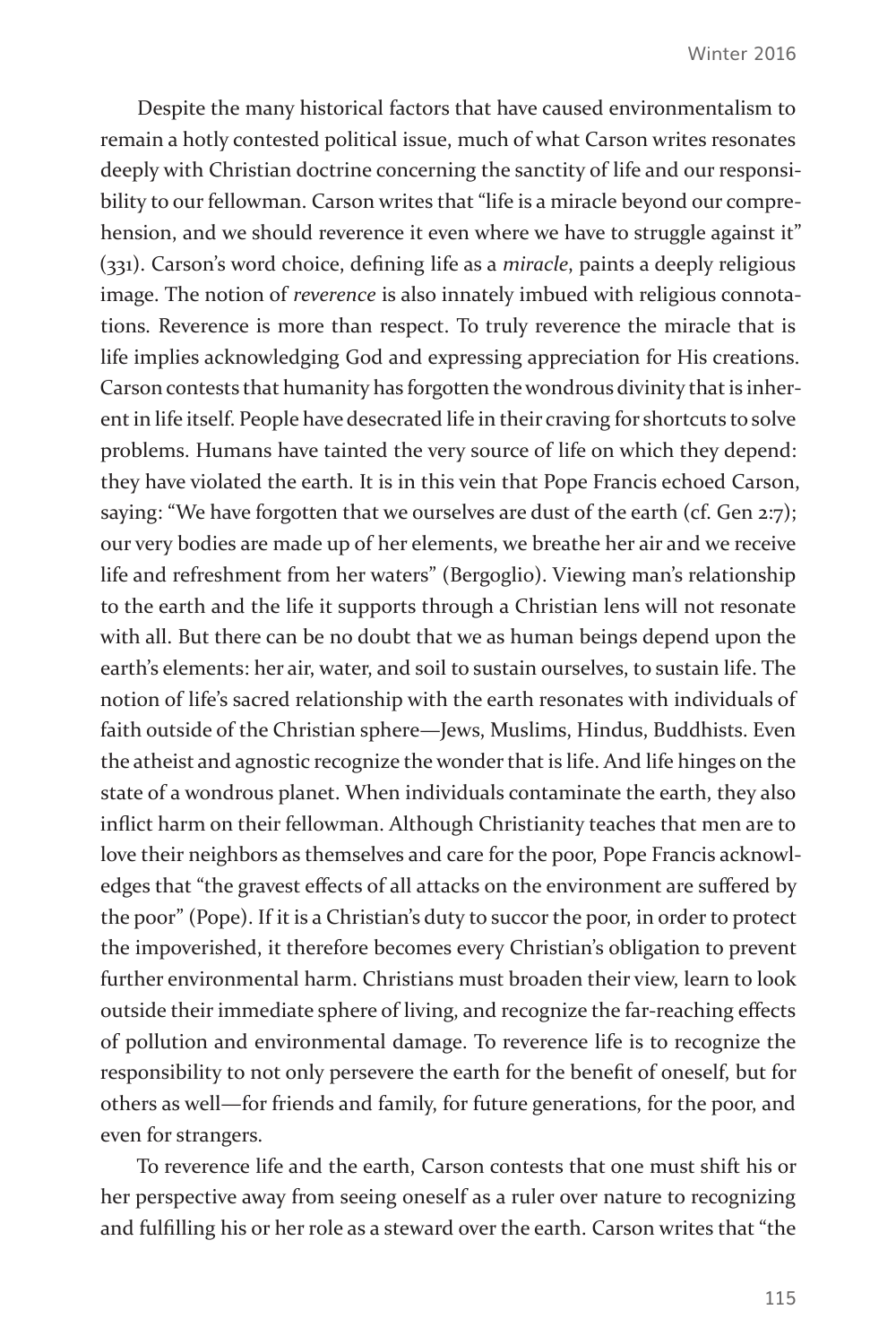#### Criterion

'control of nature' is a phrase conceived in arrogance"—a sense of entitlement born from the notion "that nature exists for the convenience of man" (355). By acknowledging that nature was not created solely to serve mankind, Carson connects ecology to Christianity. The question arises: for what purpose does nature exist then, if it is not for man? The Bible teaches that man, God's crowning creation, was given dominion over the earth. However, this does not imply that nature was created for men to consume and use however they see fit. Man's dominion is the responsibility to govern. It is to look after the Earth as God himself would—with love, patience, and wisdom. It is a righteous dominion. Dominion is the responsibility of the Christian steward. Carson promotes "the central concept of deep ecology, that humans are not central to the universe of creatures; she preserved the concept of stewardship: what we as humans brought about, we must correct as much as possible" (Waddell 122). God's design for human beings is for them to collaborate with Him in the work of creation, redemption, and sanctification. It is not too late for humanity to redeem itself and the earth through its efforts. The fulfillment of this monumental responsibility requires correcting the course, refocusing efforts on fulfilling the mandate of stewardship.

Fulfilling one's stewardship over the earth by viewing and responding to environmental issues through the Christian lens of repentance offers more hope for recovery than Carson conveys in *Silent Spring*. Carson believes that the build-up of pollution in the environment "is for the most part irrecoverable" and that "the chain of evil it initiates" in living organisms "is for the most part irreversible" (26). But if the environmental damage has permanently been done and the effects of our fathers' sin will be passed on from generation to generation, then what is the point of trying to correct the course? The outlook seems bleak. In Carson's view, the compounded destruction of adding additional pollutants to the environment, and the effect that doing so would have on life, can only be lessened. Conversely, Pope Francis calls on individuals all across the globe to "repent of the ways we harmed the planet" (Bergoglio). The notion of repentance is far more powerful than Carson's prescription. Repentance is more than simply ceasing to commit an act of sin. In the Bible, the concept of repentance is derived from multiple words—the Hebrew verb "*shuv*, meaning to return, and *nacham*, meaning to feel sorrow," in combination with "the Greek word, *metanoia*, connoting a 'change of mind and heart'" (Taylor 54). With these definitions, compounded together and applied to the earth, repentance connotes a new way of thinking of man's relationship to the environment. It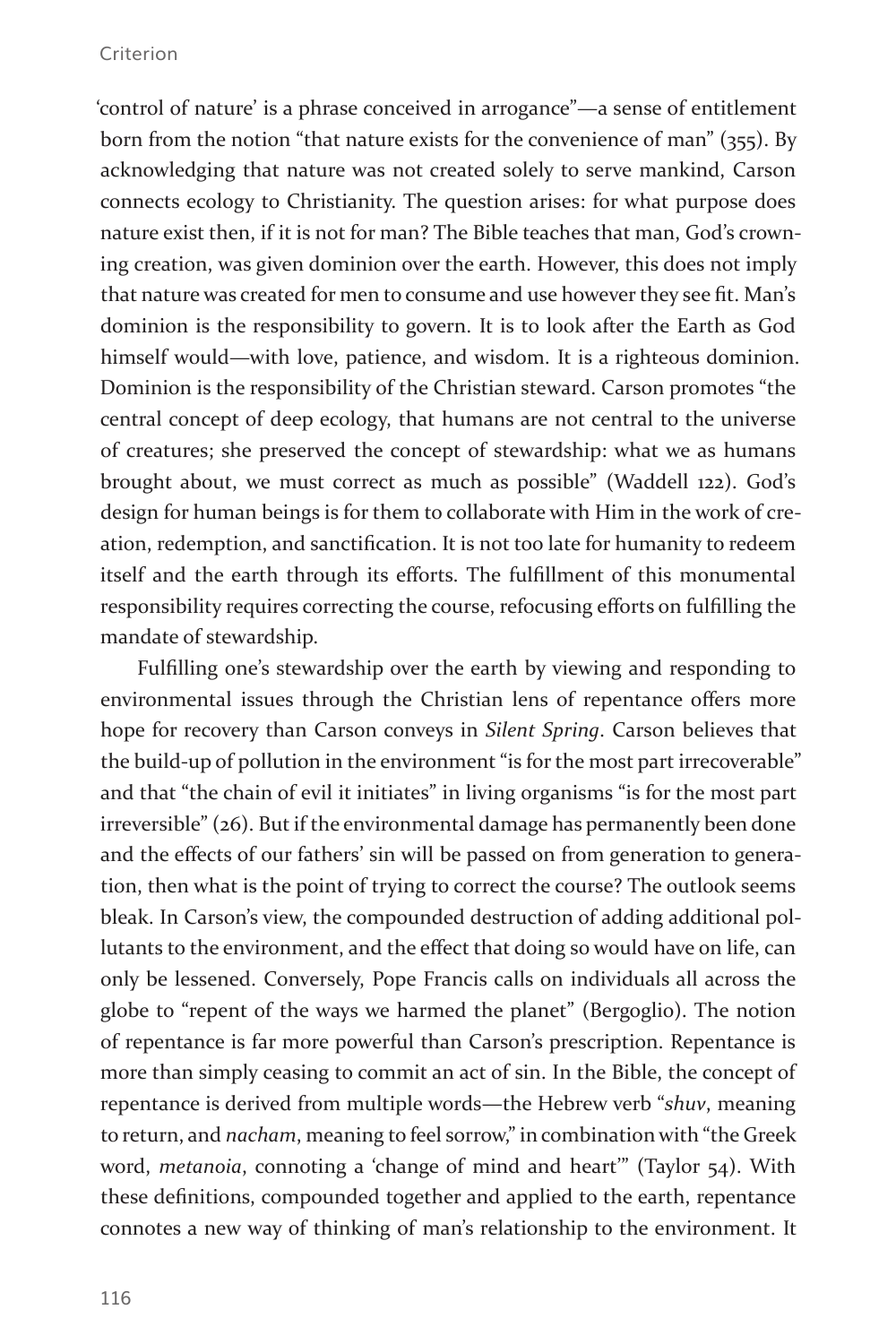connotes sincere attempts to repair the damage that has been done. It connotes a struggle to return the earth to its former glory. True repentance requires the examination of one's life, the complete abandonment of prior practices, and replacing them with good works. And once the mote is removed from one's eye, it is possible to see clearly how to help one's fellowman, preaching with love and patience what is practiced. Naysayers have always protested that the seemingly impossible cannot be accomplished, only to be proven wrong by hardworking men and women. To approach environmentalism through Christianity is to not only abandon current harmful practices, but to truly regret and repair the damages done. By adopting a truly Christian view of the earth and the sacred life it supports, striving to care for the poor affected by pollutions, and practicing the principles of repentance, political barriers preventing progress and healing can be overcome.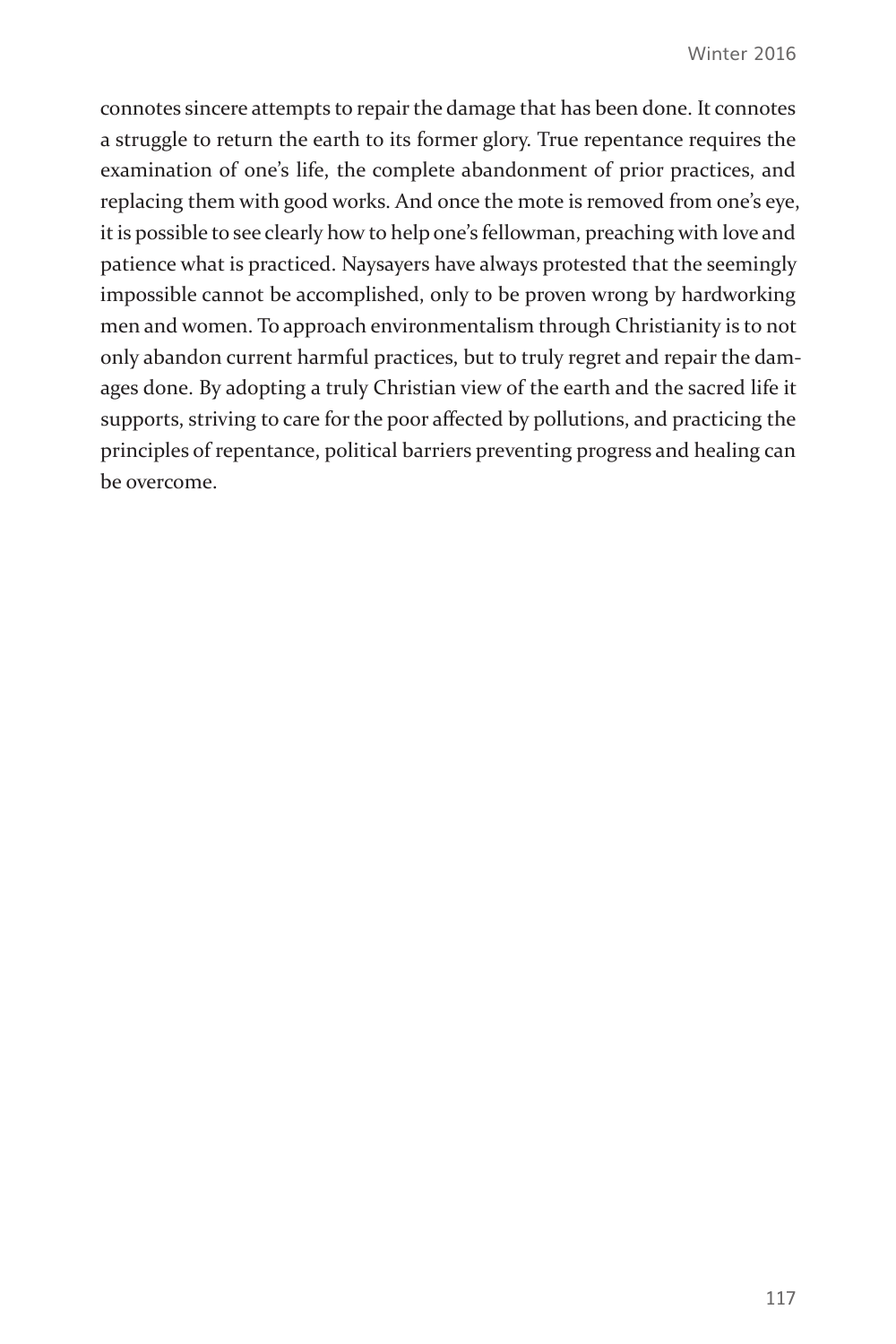# *Works Cited*

Barringer, Mark. "The Anti-War Movement in the United States." *Encyclopedia of the Vietnam War: A Political, Social, and Military History.* 1st ed. Vol. 1. Illinois: U of Illinois, 1998. 1–3. Print. 17 Nov. 2015.

Carson, Rachel. *Silent Spring*. Boston: Houghton Mifflin, 1962. iBooks.

- Democratic Party. "In Light of Damage Climate Change Has Caused to Northeast, State Democratic Parties Decry GOP 2016 Presidential Field's Backwards Views on Climate Change." *Democrats.org*. The Democratic Party, Spring 2015. Web. 16 Nov. 2015.
- History Place. "Vietnam War 1965–1968." *Historyplace.com*. The History Place, Fall 1999. Web. 18 Nov. 2015.
- Jarausch, Konrad Hugo., and Michael Geyer. "Chapter 14 The President Decides to Use Greater Force." *Shattered Past: Reconstructing German Histories*. Princeton, NJ: Princeton UP, 2003. 554. Print. 16 Nov. 2015.
- Lear, Linda J. "Rumblings of an Avalanche." *Rachel Carson: Witness for Nature*. Boston: Houghton Mifflin Harcourt, 2009. 428–56. Print. 17 Nov. 2015.
- Lockwood, Alex. "The Affective Legacy of Silent Spring." *Environmental Humanities*  (2012): 123–40. DOAJ. Web. 08 Nov. 2015.
- Mansnerus, Laura. "Timothy Leary, Pied Piper Of Psychedelic 60's, Dies at 75." *The New York Times*. The New York Times, 31 May 1996. Web. 09 Nov. 2015.
- Pope Francis. "Encyclical Letter Laudato Si' of the Holy Father Francis: On Care for Our Common Home." *Vatican.va*. The Vatican, 24 May 2015. Web. 19 Nov. 2015.
- Ritchey, Katherine. "New Pew Research Center Study Examines America's Changing Religious Landscape." *Perform.org*. Pew Research Center, 12 May 2015. Web. 09 Nov. 2015.
- Stone, Skip. "Sex, Love and Hippies." *Hippies from A to Z: Their Sex, Drugs, Music, and Impact on Society from the Sixties to the Present*. 1st ed. Silver City, NM: Hip, 1999. 52–63. Hippies From A to Z. Hip Inc., 05 Mar. 1999. Web. 09 Nov. 2015.
- Sola, Katie. "Most Conservative Republicans Still Don't Think Climate Change Is Happening, Poll Finds." *The Huffington Post*. TheHuffingtonPost.com, 22 Apr. 2015. Web. 09 Nov. 2015.
- Taylor, James C. "Repentance." *The Gospel [A Discussion of Christian Beliefs]*. 1st ed. Vol. 1. Raleigh: Lulu, 2015. 53–60. James C. Taylor (eBook). Lulu.com, 19 Apr. 2015. Web. 16 Nov. 2015.
- *Timothy Leary: The Man Who Turned OnAmerica*. Dir. Dia Richards. Perf. Neil Pearson. *Youtube*. BBC, 17 July 2011. Web. 10 Nov. 2015.